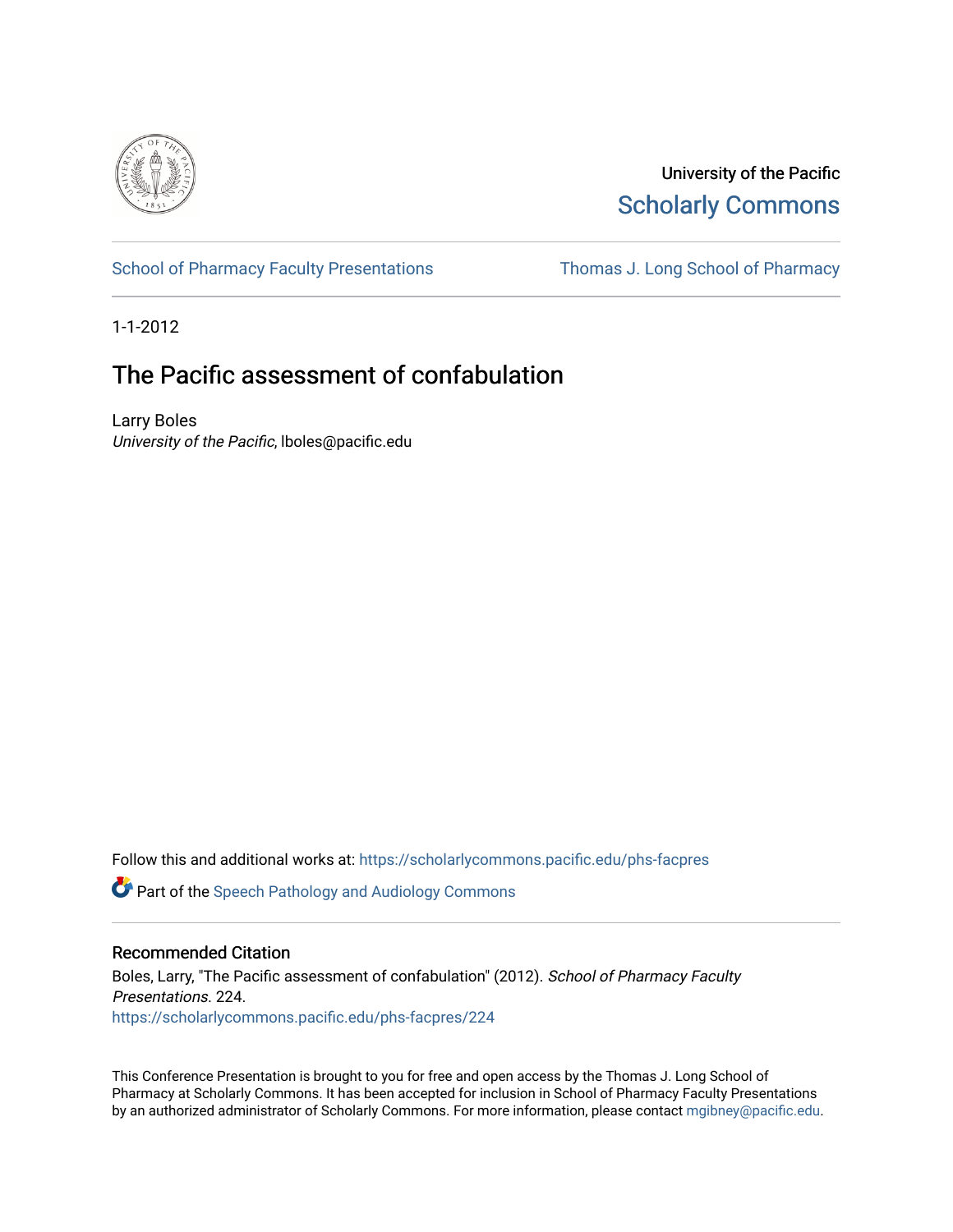#### Abstract

This paper presents data on the Pacific Assessment of Confabulation (PAC), which was designed to accomplish two goals. First, the PAC is intended to quantify confabulation. Confabulation has been described as dichotomous (i.e., present or absent), without attempts to quantify it. A second goal is to test the hypothesis that occurs in the normal population. Literature related to witness testimony suggests this may be true.

## Pacific Assessment of Confabulation

Confabulation has been defined as unintentional verbal distortions or misinterpretations of events without the intention to deceive (Dalla Barba et al., 1997; Dalla Barba & Boisse, 2010; Metcalf et al., 2010). Confabulation has been reported in patients with traumatic brain injury (Demery et al., 2001; Schnider, 2000), Wernicke-Korsakoff Syndrome (e.g., Van Damme & d"Ydewalle, 2010), aneurysm of the anterior communicating artery (Kramer et al., 1998), and Alzheimer's disease (Jorn & Rybarczyk, 1995). Various anatomical correlations have been suggested. Metcalf & Coltheart (2003) indicate frontal lobe involvement, while Ptak et al. (2001), and Pihan et al. (2004) specify more specifically orbitofrontal structures while Demery et al. (2001) suggested left frontal cortex.

Assessment methods for confabulation have been reported. Moscovitch and Melo (1997) adapted the Crovitz Cue Word Test, however this test a considerable challenge to attention and memory. Dalla Barba (1993) described a *Confabulation Battery* which included questions regarding personal semantic memory, episodic memory, orientation to time and place, and general semantic memory. However, several items on this questionnaire required knowledge of French history, and/or French celebrities (e.g., "Who is Petain?" and "What happened in rue Copernic a few years ago?").

Purpose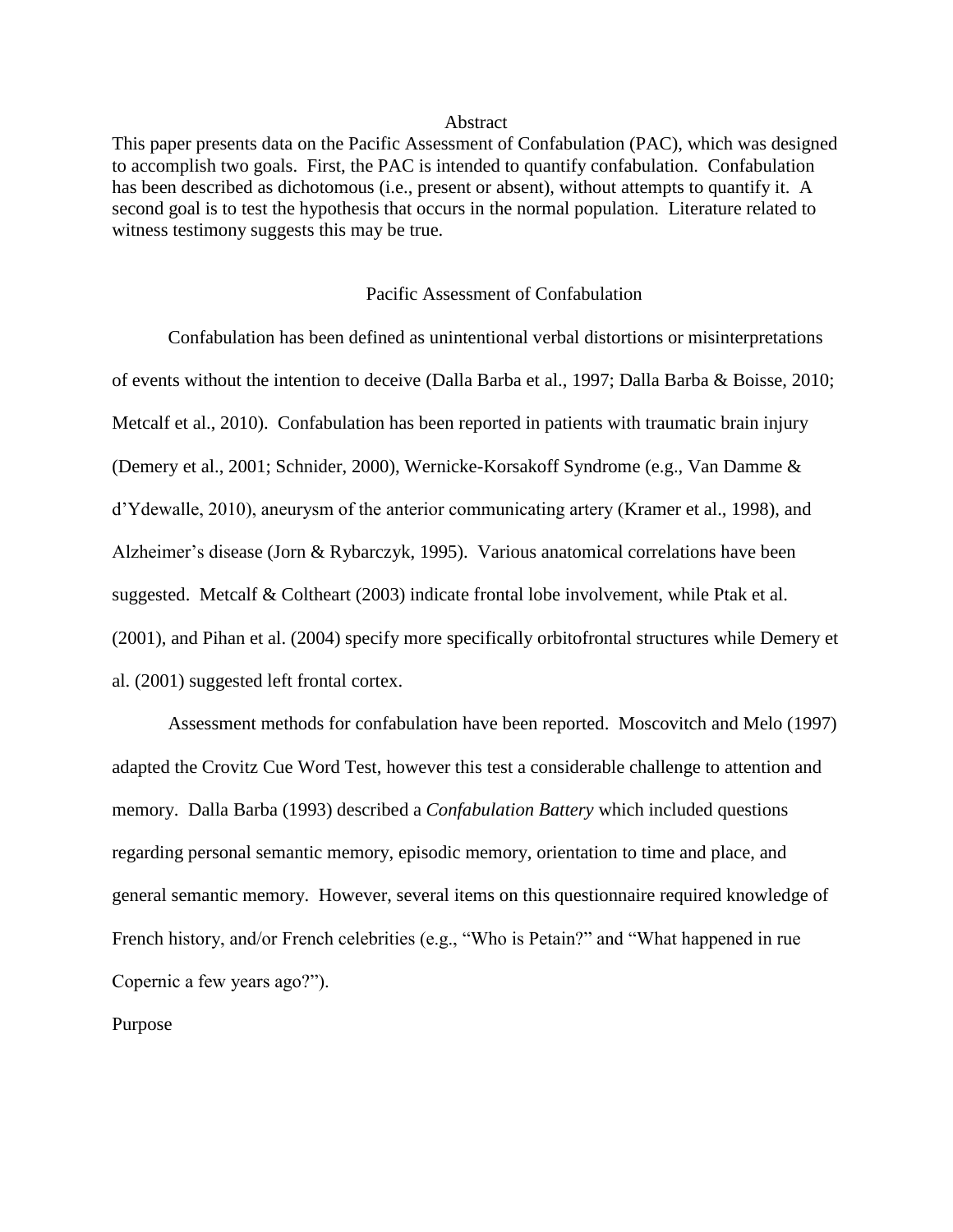This paper presents data on the Pacific Assessment of Confabulation (PAC), which was designed to accomplish two goals. First, the PAC is intended to quantify confabulation. As noted, confabulation has been described as dichotomous (i.e., present or absent), without attempts to quantify it. A second goal is to test the hypothesis that—given quantifiability confabulation occurs in the normal population. Literature related to witness testimony (Hanba  $\&$ Zaragoza, 2007) suggests this may be true.

#### Methods

# Participants

Normal Group. Thirty-nine individuals met the following inclusionary criteria: eighteen years of age or higher; no history of TBI; no other history of neurologic damage.

Traumatic Brain Injury Group: Thirty-one individuals were recruited as consecutive cases from the speech pathology services at a teaching medical center in Northern California. The following criteria were met by these individuals: eighteen years of age or higher; a history of TBI; no additional history of neurologic damage.

#### Pacific Assessment of Confabulation (PAC).

The PAC was modeled after Dalla Barba"s (1993) questionnaire, however, the latter contained 95 questions in seven categories. The PAC comprised 10 questions in six categories. Omitted were questions probing "Linguistic Semantic Memory" (Dalla Barba, 1993), which were actually items 16-30 on the Wechsler Assessment of Adult Intelligence Scale. The 10 questions were modified so that individuals living in the United States would be more likely to know the non-"I don"t know" questions. For example, whereas Dalla Barba"s questionnaire asked, "what happened in Paris in May, 1968" the PAC asked, "what happened on September 11, 2001."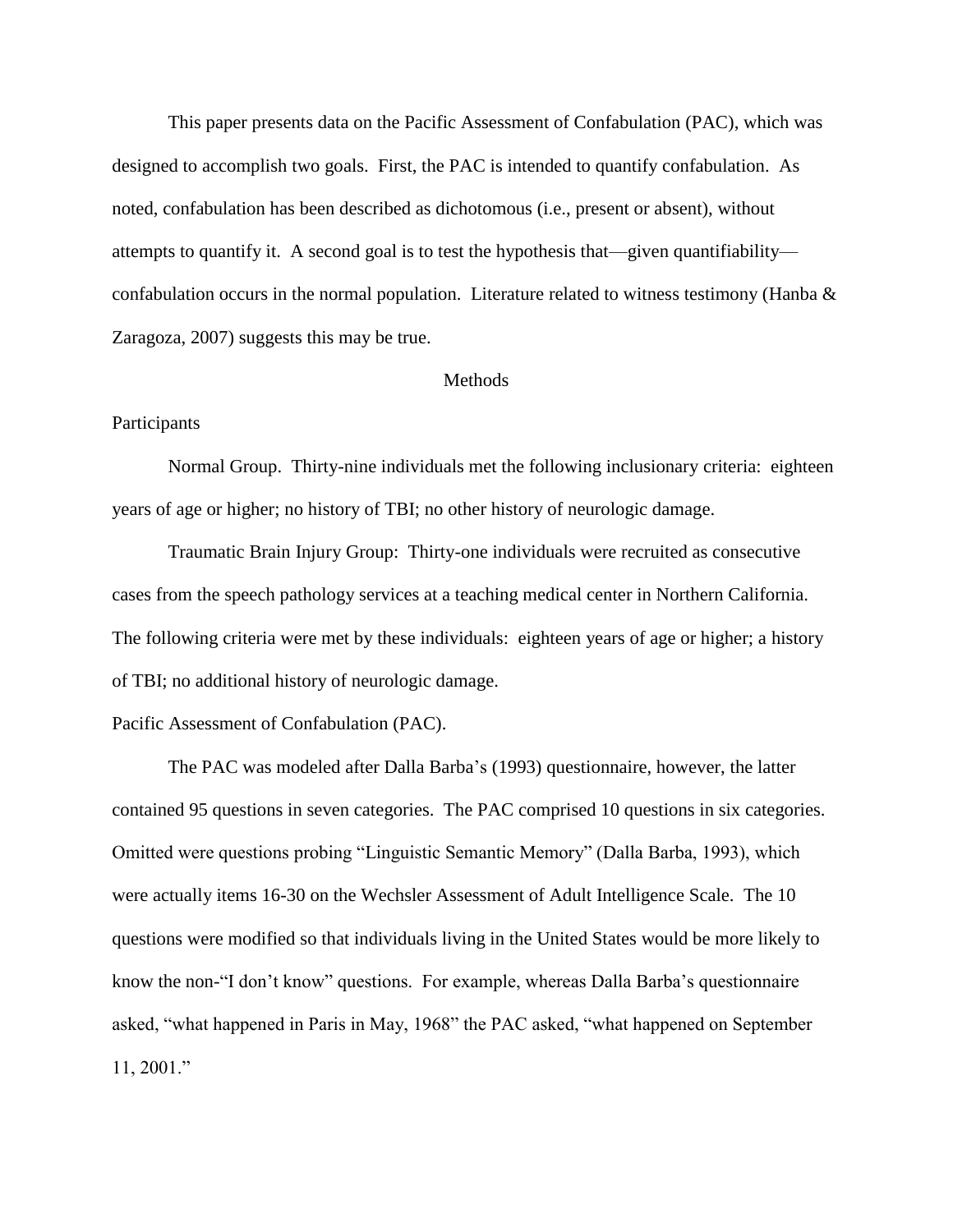#### Procedures

Participants signed a consent form and were interviewed immediately in a quiet environment. Responses were recorded verbatim for later scoring and analysis. Questions were repeated verbatim when requested, but no additional clarification was offered.

Scoring. Rather than scoring responses as correct or incorrect, it became apparent that there was room for interpretation, based on the number of unexpected responses. For example, it was expected that the answer to the question, "when did the Vietnam War start" would be "I don"t know." However, 20% of responses from the normal group specified the 1970s or specific years within the 70s. Similarly, the expected responses for "What happened December 7, 1941," were statements regarding the bombing of Pearl Harbor or "I don"t know." However, 21% of respondents specified only "a war" or "a bombing" or an appropriate yet vague occurrence. Because these "in between" responses occurred for so many questions, a three-point scale was devised, where an accurate (or "I don't know") response was valued 1, an "in between" response 2, and a response deemed a confabulation (either inaccurate or more clearly a confabulatory response) 3. Thus, a score of 10 was possible if all responses were deemed accurate, and a 30 was possible if all responses were confabulatory.

#### Results

The mean overall scores on the PAC for the normal and TBI groups appear in Table 1. The TBI group scores were significantly higher than the control group. A second trained judge, agreed with this author on 21% of PACs, randomly selected. Agreement on the 150 items was 96%. Intra-rater reliability, also derived from 21% of PACs, was 98%. Disagreements were resolved by consensus.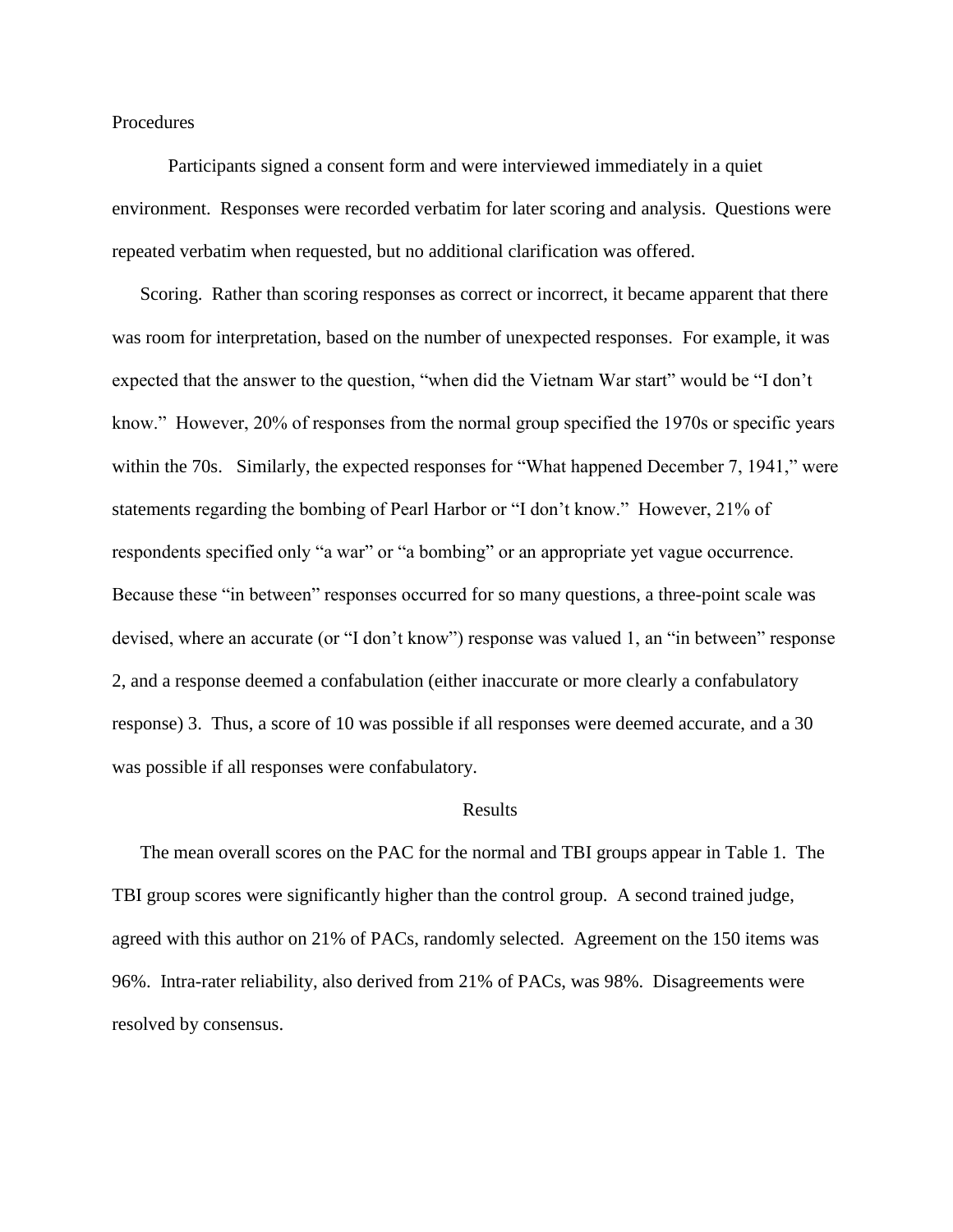With a mean score of 10.92 for the control group, these data were not subjected to a one sample t-test against the hypothetical "perfect score" of 10.

A concern was the extent to which the PAC would be sensitive not just to the presence of cognitive impairment, but to severity as well. Table 2 shows the scores on the PAC by Rancho Los Amigos (RLA) (Hagen & Malkmus, 1979).

# **Discussion**

The first goal for this study was to determine whether the PAC could quantify confabulation. Indeed the PAC differentiated a group of individuals with a history of TBI from a control group. Normal individuals performed significantly better. The limited sample size at each Rancho Level in the TBI group was not conducive to parametric statistical analysis, however the trend within the TBI group was compelling, showing improved scores with less severe cognitive functioning (Table 2). Further study using the PAC with a larger sample size could be useful.

The second goal was to determine whether confabulation occurred in the normal population. The evidence points to a lack of confabulation in the normal population.

Within the TBI group, it is interesting to note that the small RLA VIII group had a mean score of 12.40. Although a larger sample would be required before making definitive conclusions, this could be an important finding for those individuals struggling in the workplace. By definition, a person in the RLA VIII category is often preparing to re-enter the work force. If this person is responding to questions with confabulations, the re-entry may be fraught with difficulty.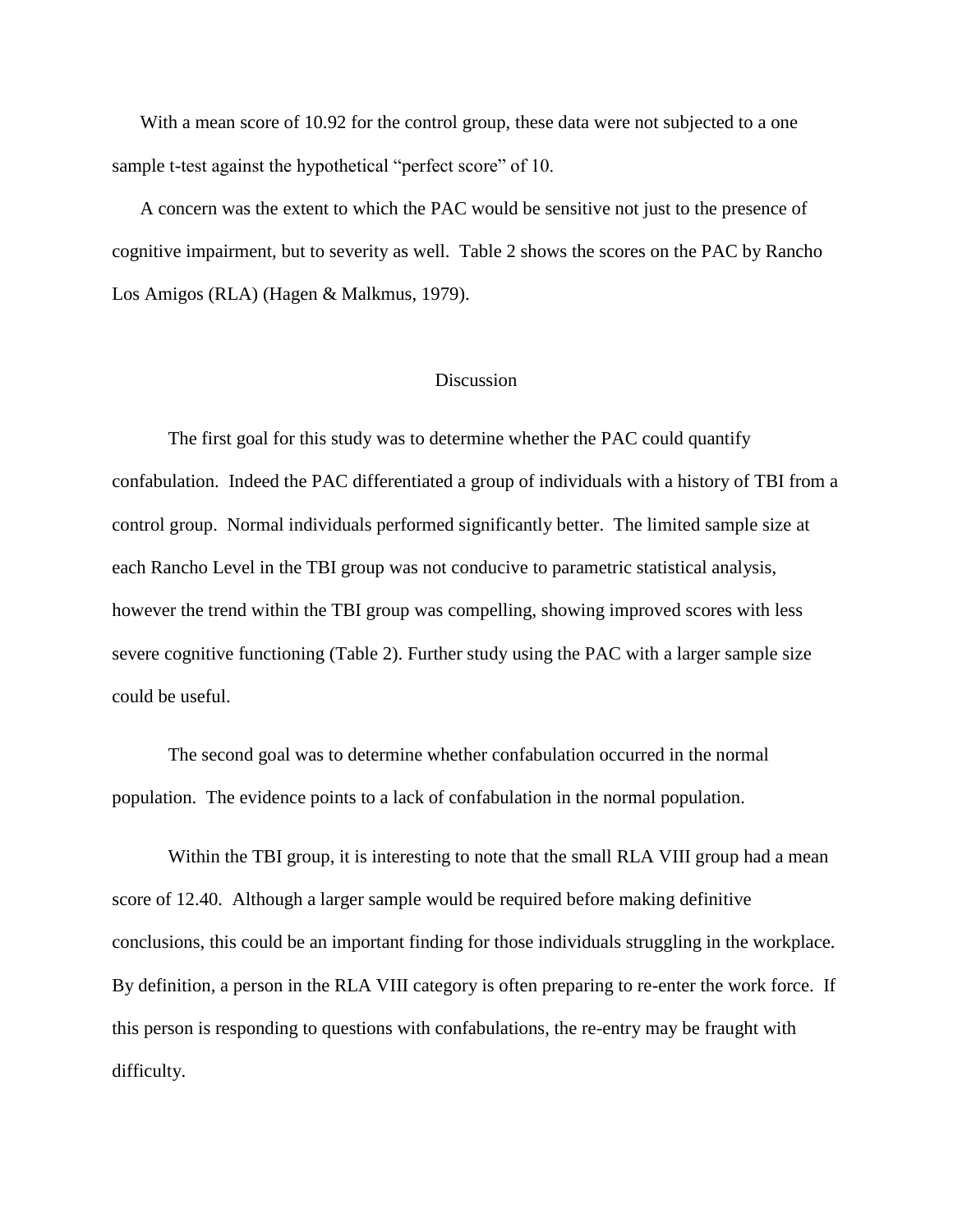Confabulation has been noted in other populations. Future research could investigate responses on the PAC in these populations and compare them both quantitatively and qualitatively with the TBI group in this study.

Confabulation historically has been reported as either present or absent. This study conflicts with that description. Individuals with TBI confabulated less when they were less cognitively impaired and more when they were more cognitively impaired. Although normal individuals did not confabulate per se, neither did they all have perfect scores on the PAC. Thus, it appears that confabulation can be quantified, and may have a relationship to level of cognitive functioning. Future studies could lend more support to this observation in a longitudinal study, giving the PAC to an individual throughout a period of recovery.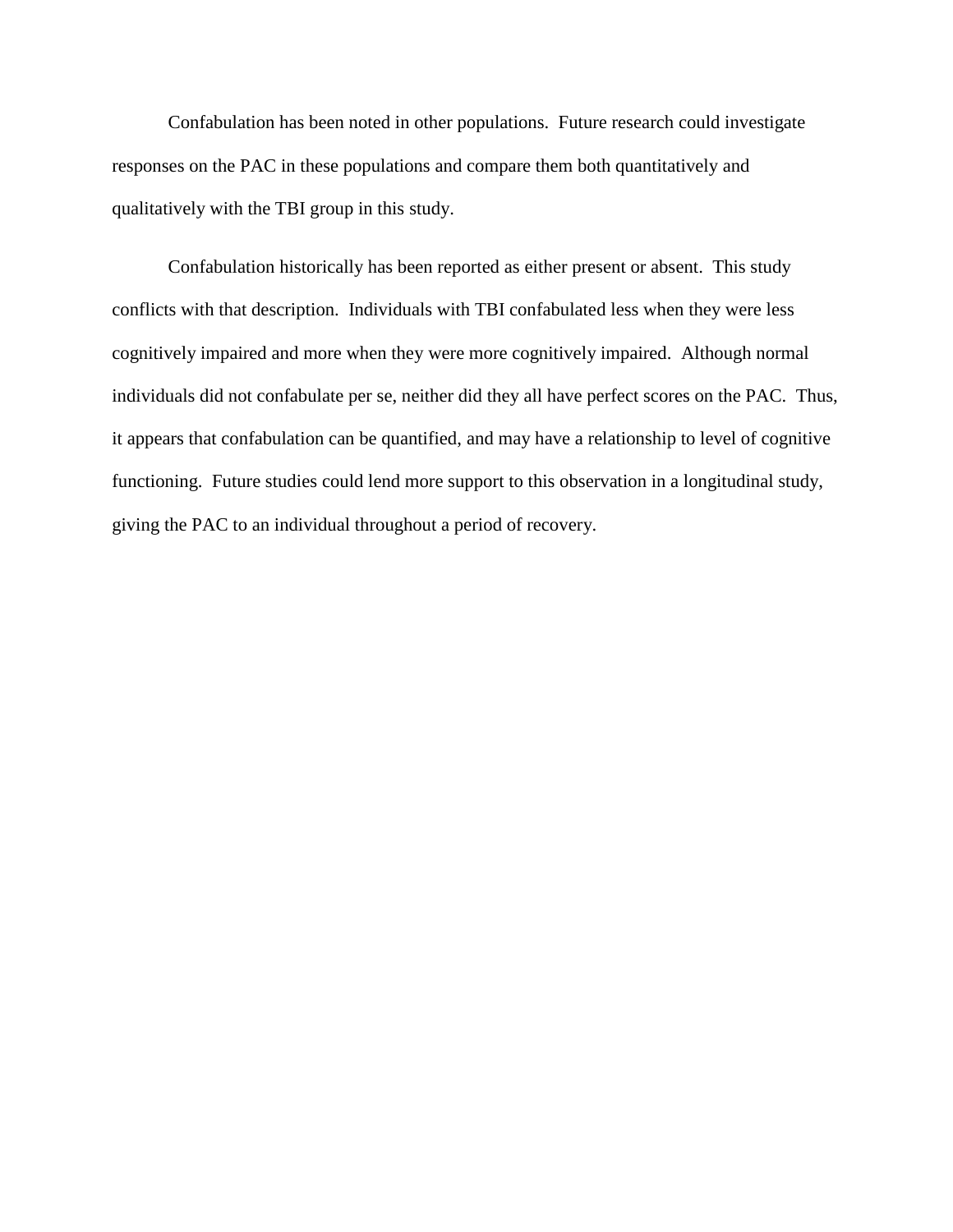#### References

- Dalla Barba, G. (1993). Confabulation: Knowledge and recollective experience. *Cognitive Neuropsychology,* 10. 1-20.
- Dalla Barba, G. & Boisse, M. (2010). Temporal consciousness and confabulation: Is the medial temporal lobe "temporal"? *Cognitive Neuropsychiatry, 15*, 95-117.
- Dalla Barba, G., Boisse, M., Bartolomeo, P., & Barchoude-Levi, A. (1997). Confabulation following rupture of posterior communicating artery. *Cortex, 33*. 563-570.
- Demery, J., Hanlon, R., & Bauer, R. (2001). Profound amnesia and confabulation following traumatic brain injury. *Neurocase*, *7*. 295-302.
- Hagen, C. & Malkmus, D. (1979). Interaction strategies for language disorders secondary to head trauma. Paper presented at the annual convention of the *American Speech-Language Hearing Association*, Atlanta, GA.
- Hanba, J. & Zaragoza, M. (2007). Interviewer feedback in repeated interviews involving forced confabulation. *Applied Cognitive Psychology, 21*, 433-455.
- Jorn, M., & Rybarczyk, B. (1995). Interpreting the confabulations of geriatric medical inpatients: Two case studies. *Clinical Gerontologist*, 16. 59-62.
- Kramer, S., Bryan, K., & Frith, C. (1998). "Confabulation" in narrative discourse by schizophrenic patients. *International Journal of Language & Communication Disorders*, 33. 202-207.
- Metcalf, K., & Coltheart, M. (2003). The construction of autobiographical memory: Evidence form confabulation. *Australian Journal of Psychology,* supplement. 156- 161.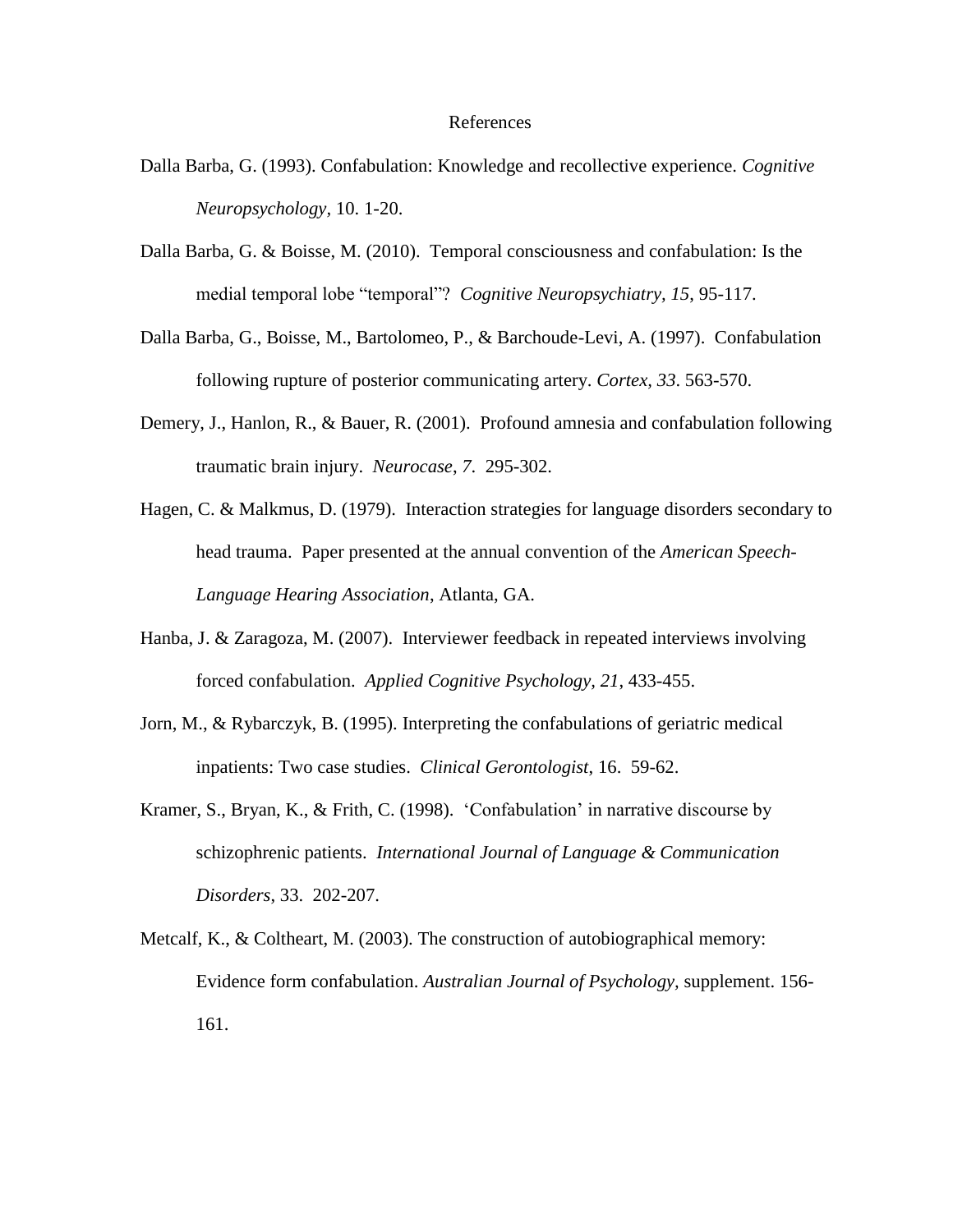- Metcalf, K., Langdon, R., & Coltheart, M. (2010). The role of personal biases in the explanation of confabulation. *Cognitive Neuropsychiatry, 15*, 64-94.
- Moscovitch, M., & Melo, B. (1997). Strategic retrieval and the frontal lobes: Evidence from confabulation and amnesia. *Neuropsychologia*, *35*. 1017-1034.
- Pihan, H., Gutbrod, K., Baas, U., & Schnider, A. (2004). Dopamine inhibition and the adaptation of behavior to ongoing reality. *Cognitive Neuroscience and Neuropsychology, 15*. 709-712.
- Ptak, R., Birtoli, B., Imboden, H., Hauser, C., Weis, J., & Schnider, A. (2001). Hypothalamic amnesia with spontaneous confabulations: A clinicipathologic study. *Neurology, 56*. 1597-1600.
- Schnider, A. (2000). Spontaneous confabulations, disorientation, and the processing of "now." *Neuropsychologia, 38*. 175-185.
- Van Damme, I. & d'Ydewalle, G. (2010). Confabulation versus experimentally induced false memories in Korsakoff patients. *Journal of Neuropsychology, 4*, 211-230.